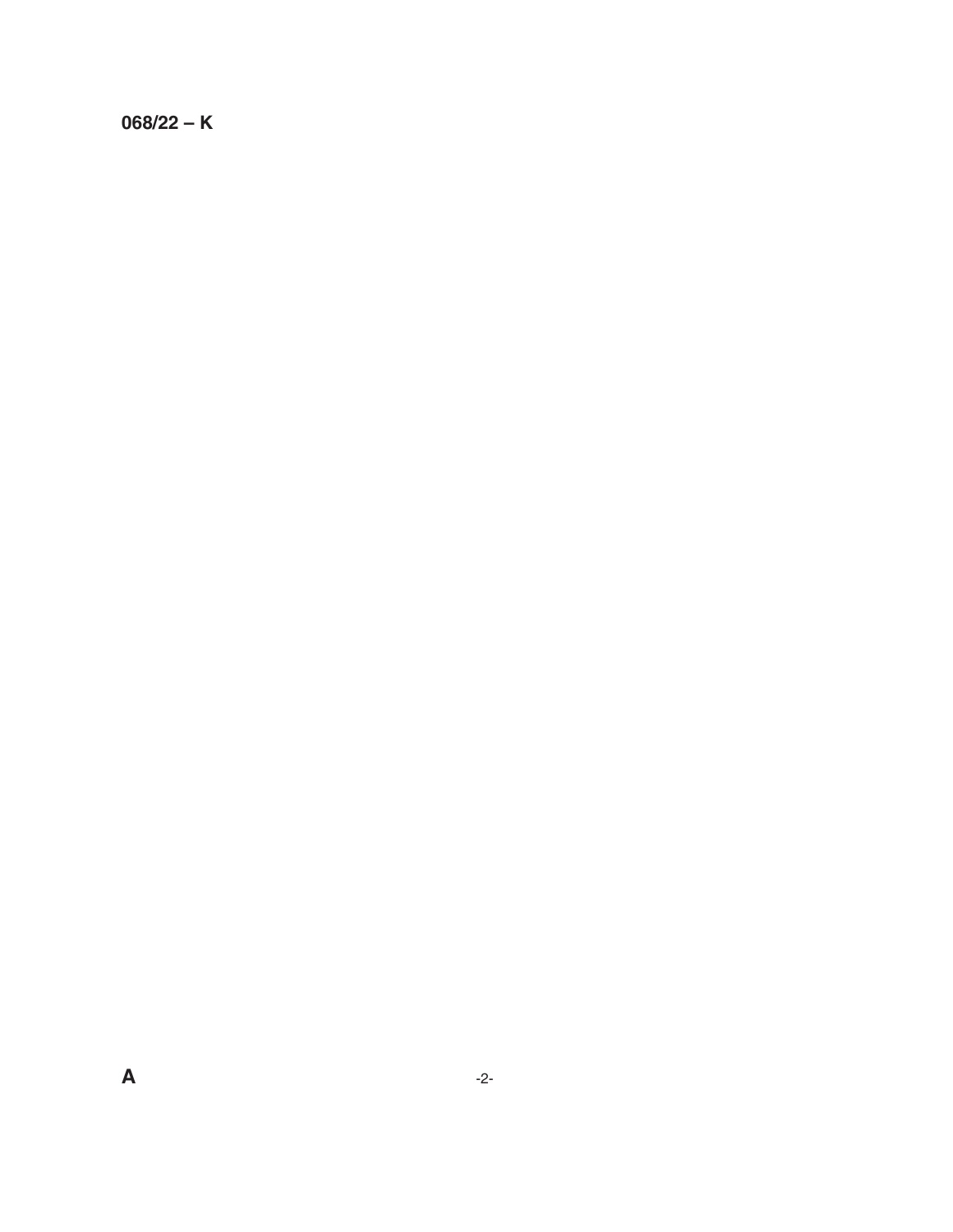1. 2021ರ ಕೇಂದ್ರ ಸಾಹಿತ್ಯ ಅಕಾಡೆಮಿಯ ಪ್ರಶಸ್ತಿಯನ್ನು ಪಡೆದ ಜಾರ್ಜ್ ಒಣಕ್ಕೂರರ ಕೃತಿ ಯಾವುದು ? A) ಪ್ರಣಯ ಕಥಕಳ್ ಅಂದ್ ಅಂತ್ರ B) ಆಕಾಶ ಊಜ್ಞಲ್ C) »ÜãËá¿áávæ Óܳí¨Ü®ÜÊÜå… D) ÖÜê¨Ü¿á ÃÝWÜíWÜÙ… 2. 2021ರಲ್ಲಿ ದ್ರೋಣಾಚಾರ್ಯ ಪ್ರಶಸ್ತಿಯನ್ನು ಈ ಕೆಳಗಿನವರಲ್ಲಿ ಯಾರು ಗೆದ್ದರು ? A) ಪಿ.ಆರ್. ಶ್ರೀಜೇಶ್ B) ಟಿ.ಪಿ. ಔಸೆಫ್ C) ಕೆ.ಸಿ. ಲೇಖ D) ಸಾಜನ್ ಪ್ರಕಾಶ್ 3. ಜಗತ್ತಿನ ಪಕ್ಷಿಯ ಅತಿ ದೊಡ್ಡ ಶಿಲ್ಪ ಯಾವುದು ? A) ApÝÉípÝ ´ÝÆR®… B) WÜÃÜávÜ ËÔ®Üá PæíPÝ®Ü C) gpÝ¿áá D) ÓÝÂív…×Ç… PæÅà®æ 4. ಸಮಗ್ರವಾಗಿ ಸೌರಶಕ್ತಿಯಿಂದ ಚಾಲಿತ ವಿಶ್ವದ ಪ್ರಥಮ ವಿಮಾನ ನಿಲ್ದಾಣ ಯಾವುದು ? A) ಛತ್ರಪತಿ ಶಿವಾಜಿ ಅಂತಾರಾಷ್ಟೀಯ ವಿಮಾನ ನಿಲ್ದಾಣ B) ಕೊಚ್ಚಿನ್ ಅಂತಾರಾಷ್ಟ್ರೀಯ ವಿಮಾನ ನಿಲ್ದಾಣ C) ದುಬಾಯ್ ಅಂತಾರಾಷ್ಟೀಯ ವಿಮಾನ ನಿಲ್ದಾಣ D) ಶಾಂಘಾಯ್ ಅಂತಾರಾಷ್ಟೀಯ ವಿಮಾನ ನಿಲ್ದಾಣ 5. ಕೇರಳ ರಾಜ್ಯ ಫಿಲ್ಮ್ ಅಕಾಡೆಮಿಯ ಉಸ್ತುವಾರಿ ಸಚಿವರು ಯಾರು ? A) ಜಿ.ಆರ್. ಅನಿಲ್ B) ಪಿ. ಪ್ರಸಾದ್ C) ಜೆ. ಚಿಂಚು ರಾಣಿ D) ಸಾಜಿ ಚೆರಿಯನ್ 6. ಕೇರಳ ಸಾರ್ವಜನಿಕ ಸೇವಾ ಆಯೋಗದ ಪ್ರಸ್ತುತ ಅಧ್ಯಕ್ಷರು ಯಾರು ? A) ಎಡ್ವೊಕೇಟ್ ಎಮ್. ಕೆ. ಸಕೀರ್ B) ಡಾ. ಮಿನಿ ಜ಼ಕಾರಿಯಾಸ್ C) vÝ. i®Üá g'PÝÄ¿Þ KÊæá¾®… D) vÝ. GÊÜå…. BÃ…. ¸æçgá 7. ಕೇರಳ ರಾಜ್ಯ ಸಹಕಾರಿ ಬ್ಯಾಂಕ್ ಲಿಮಿಟೆಡ್, ಇದರ ಸ್ಥಾಪನೆಗಾಗಿ ಎಷ್ಟು ಜಿಲ್ಲಾ ಸಹಕಾರಿ ಬ್ಯಾಂಕುಗಳು ವಿಲೀನಗೊಂಡಿವೆ ? A) 17 B) 15 C) 21 D) 13 8. 2021ರಲ್ಲಿ ಅನ್ನಾ ಬೆನ್ ಯಾವ ಪ್ರಶಸ್ತಿಯನ್ನು ಪಡೆದಿದ್ದರು ? A) ಲಲಿತ್ ಕಲಾ ಅಕಾಡೆಮಿ ಪ್ರಶಸ್ತಿ B) ಕೇರಳ ಸಂಗೀತ ನಾಟಕ ಅಕಾಡೆಮಿ ಪ್ರಶಸ್ತಿ C) PæàÃÜÙÜ ÃÝg µÇ…¾ ±ÜÅÍÜÔ¤ D) PæàÃÜÙÜ ´æäàP…ÇæãàÃ… APÝvæËá ±ÜÅÍÜÔ¤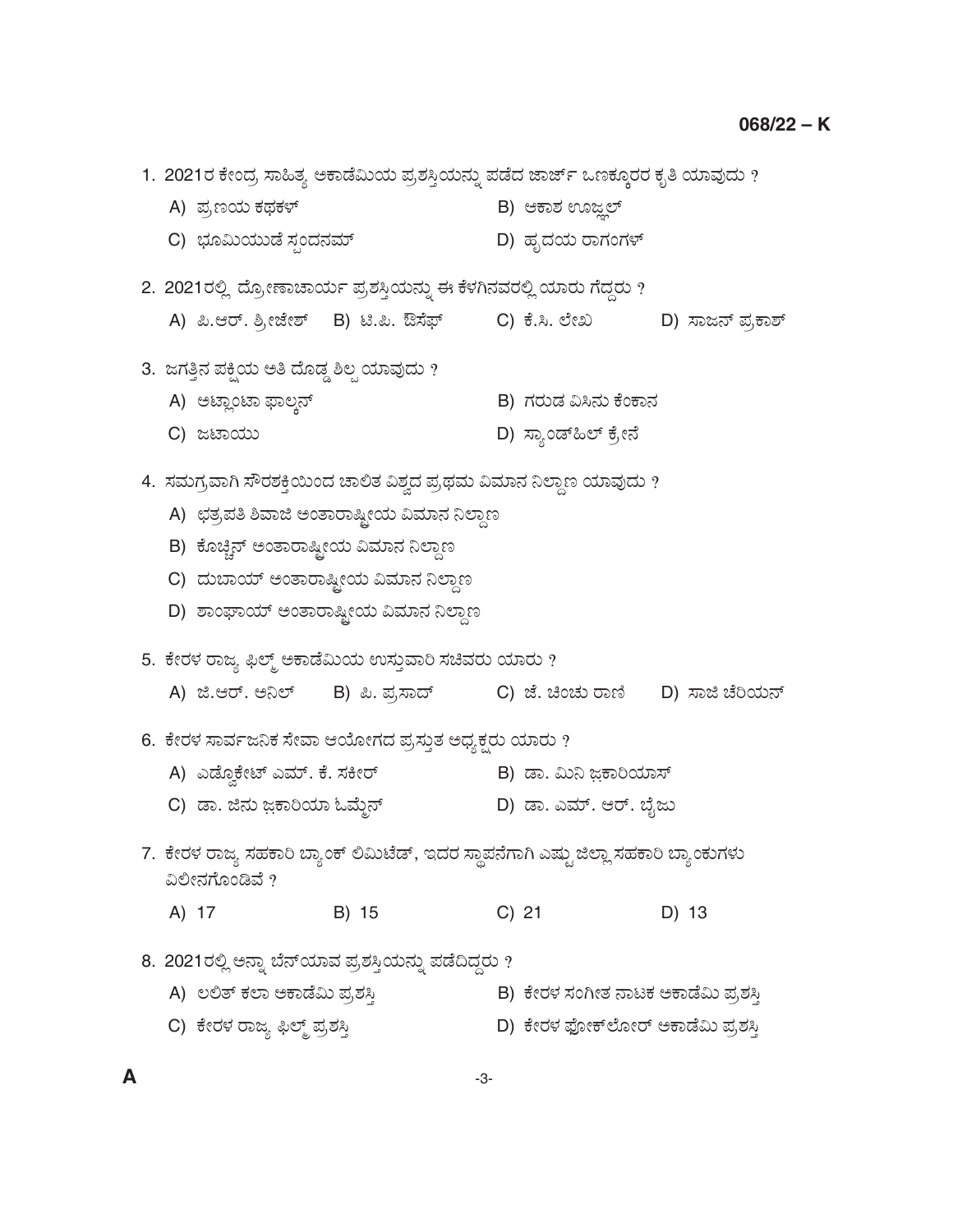## **068/22 – K**

|                                 | 9.  ಡಾ. ಸೋಸಮ್ಮ ಐಪ್ರವರು 2022ರಲ್ಲಿ ಪದ್ಧಶ್ರೀ ಪ್ರಶಸ್ತಿಯನ್ನು ಯಾವ ವಿಭಾಗದ ಸೇವೆಗೆ ಪಡೆದರು ?                 |                         |                |
|---------------------------------|----------------------------------------------------------------------------------------------------|-------------------------|----------------|
|                                 | A) ವಿಜ್ಞಾನ ಮತ್ತು ಇಂಜಿನಿಯರಿಂಗ್                     B) ವೈದ್ಯ ಶಾಸ್ತ್ರ                                 |                         |                |
| C) ಸಮಾಜ ಸೇವೆ                    |                                                                                                    | D) ಎಲ್ಲವೂ               |                |
| ಅಳವಡಿಸಿಕೊಂಡಿತು ?                | 10.  ಕೇರಳ ರಾಜ್ಯ ಪರಿಷತ್ತು ವಿಜ್ಞಾನ, ತಂತ್ರಜ್ಞಾನ ಮತ್ತು ಪರಿಸರ ಎಂಬ ಹೆಸರನ್ನು ಯಾವ ಇಸವಿಯಲ್ಲಿ                |                         |                |
| A) 2002 B) 1972                 |                                                                                                    | C) 1984                 | D) 1989        |
|                                 | 11. ಭೂಮಿಯ ವಿಶಾಲವಾದ ಹೊರಪದರದಲ್ಲಿರುವ ಪ್ರಮುಖ ಖನಿಜಗಳು ಯಾವುದು ?                                          |                         |                |
|                                 | A) ಅಲ್ಯುಮಿನಿಯಮ್, ಮ್ಯಾಗ್ತೆಶಿಯಮ್              B) ಸಿಲಿಕಾ, ಐರನ್                                        |                         |                |
| C) ಮ್ಯಾಗ್ನೆಶಿಯಮ್, ಸಿಲಿಕಾ        |                                                                                                    | D) ಅಲ್ತುಮಿನಿಯಮ್, ಸಿಲಿಕಾ |                |
|                                 | 12.  ಕೆಳಗಿನವುಗಳಲ್ಲಿ ಅವಸಾದ ಶಿಲೆಗೆ ಉದಾಹರಣೆ ಯಾವುದು ಆಗಿರುವುದಿಲ್ಲ ?                                     |                         |                |
| A) ಮರಳುಕಲ್ಲು                    |                                                                                                    | B) ಸುಣ್ಣದಕಲ್ಲು          |                |
| C) ಬಸಾಲ್ಟ್                      |                                                                                                    | D) A) ಮತ್ತು C)          |                |
|                                 | 13. ವಿಶ್ವ ಮಣ್ಣು ದಿನವನ್ನು ಯುನೈಟೆಡ್ ನೇಶನ್ಸ್ ಪ್ರತಿ ವರ್ಷ ಯಾವ ದಿನದಂದು ಆಚರಿಸುತ್ತದೆ ?                     |                         |                |
|                                 | A) ಡಿಸೆಂಬರ್ 15         B) ಡಿಸೆಂಬರ್ 14         C) ಡಿಸೆಂಬರ್ 10         D) ಡಿಸೆಂಬರ್ 13                |                         |                |
|                                 | 14. ಮಡಿಕೆಯುಳ್ಳ/ಮಡಿಸುವ ಪರ್ವತಶ್ರೇಣಿಗೆ ಈ ಕೆಳಗಿನವುಗಳಲ್ಲಿ ಉದಾಹರಣೆ ಯಾವುದು ?                              |                         |                |
|                                 | A) ಪಶ್ಚಿಮ ಘಟ್ಟಗಳು     B) ಅಟ್ಲಾಸ್                                                                   | C) ಆಲ್ಟ್ರ್              | D) B) ಮತ್ತು C) |
| ಆಗಿದೆ.                          | 15. ಭಾರಿ ಮಳೆಯ ಅನಂತರ ನೀರಿನ ಮಟ್ಟದಲ್ಲಿ ಉಂಟಾಗುವ ಹಠಾತ್ ಏರಿಕೆಯ ಪ್ರಕ್ರಿಯೆಯು                               |                         |                |
| A) ಧಾರಾಕಾರ ಹರಿವು     B) ಭೂಕುಸಿತ |                                                                                                    | C) ಪ್ರವಾಹ               | D) ಸುನಾಮಿ      |
|                                 | 16. ಭಾರತದಲ್ಲಿ ಅತಿ ಹೆಚ್ಚು ಜನಸಂಖ್ಯೆವುಳ್ಳ ರಾಜ್ಯ ಯಾವುದು ?                                              |                         |                |
| A) ಉತ್ತರ ಪ್ರದೇಶ       B) ಬಿಹಾರ  |                                                                                                    | C) ಬೆಂಗಾಲ್              | D) ಮಹಾರಾಷ್ಟ    |
| ಯಾವುದು ?                        | 17. ಒಂದು ಲಕ್ಷಕ್ಕಿಂತ  ಹೆಚ್ಚು  ಮತ್ತು ಹತ್ತು ಲಕ್ಷಕ್ಕಿಂತ ಕಡಿಮೆ ಜನಸಂಖ್ಯೆವುಳ್ಳ  ನಗರಕ್ಕೆ  ನೀಡಲ್ಪಟ್ಟ  ಹೆಸರು |                         |                |
| A) ಮೆಗಾಸಿಟಿ                     |                                                                                                    | B) ಪಟ್ಟಣ                |                |
| C) ನಗರ                          |                                                                                                    | D) ಮೆಟ್ರೋಪಾಲಿಟನ್ ಸಿಟಿ   |                |
|                                 |                                                                                                    |                         |                |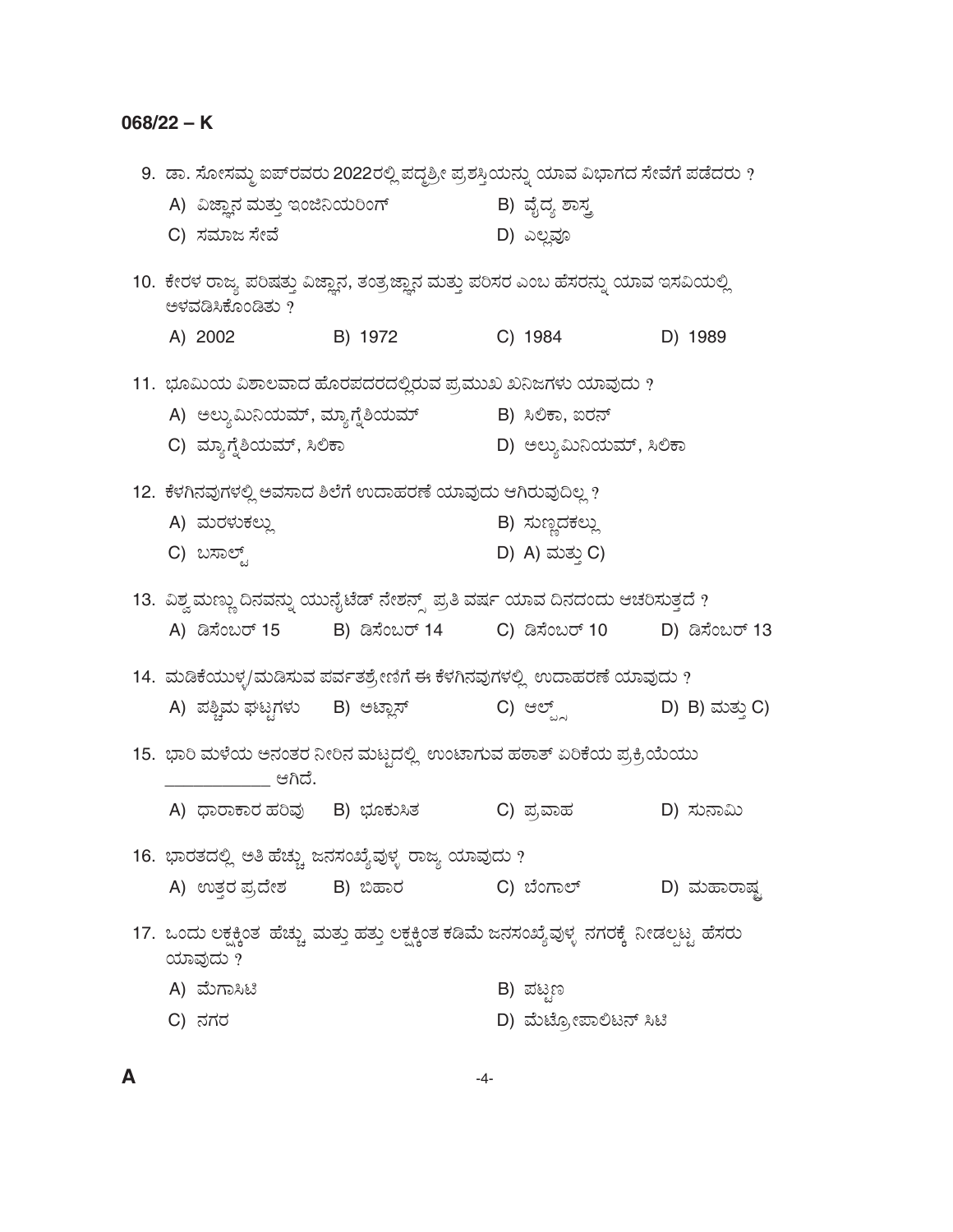18. ಭಾರತದಲ್ಲಿ ಶರತ್ಕಾಲದ ಋತುವಿನ ಕಾಲಮಾನ ಯಾವುದು ? A) ಜನವರಿಯಿಂದ ಫೆಬ್ರವರಿ B) ಜುಲ್ಬಾಯಿಂದ ಆಗಸ್ಟ್ C) ®ÜÊæíŸÃ…¯í¨Ü wÓæíŸÃ… D) Óæ±æríŸÃ…¯í¨Ü APæãràŸÃ… 19. ಕೇರಳದಲ್ಲಿ ಅತಿ ಹೆಚ್ಚು ಭತ್ತವನ್ನು ಬೆಳೆಯುವ ಜಿಲ್ಲೆ ಯಾವುದು ? A) CvÜáQR B) ±ÝÆPÝRv… C) ÊÜ¿á®Ýv… D) AÙܱÜâ³ÙÜØ 20. ಕೆಳಗಿನವುಗಳಲ್ಲಿ ಟ್ರಾನ್ಸ್ ಹಿಮಾಲಯದ ಭಾಗ ಯಾವುದಾಗಿದೆ ? A) ಲಡಾಖ್, ಸಿವಾಲಿಕ್ B) ಕಾರಕೋಣಮ್, ನಾಗ ಬೆಟ್ಟಗಳು C) ÆvÝT…, g'ÓÝRÃ… D) g'ÓÝRÃ…, ±ÜpÝR¿å… 21. ಹಕ್ಕುಗಳ ಕಾಯ್ದೆಗೆ ಸಹಿ ಹಾಕಿದ ಬ್ರಿಟಿಷ್ ನ ಅರಸ ಯಾರು ? A) aÝÇ…Õì I B) hÝh…ì V C) GvÜÌv…ì VII D) ËÈ¿áÊÜå…Õ III 22. ಕೇರಳದ ಪ್ರಸ್ತುತ ಮುಖ್ಯ ಮಾಹಿತಿ ಅಧಿಕಾರಿ ಯಾರು ? A) ÓÜáÍݾ Ôí[… B) ¿ÞÍÜÌ«Üì®… PÜáÊÜÞÃ… Ô®ÜØ C) ËÍÝÌÓ… ÊæáÖݤ D) Êæáà騆 ¿ÞÃÜã AÆÉ 23. ಭಾರತದ ಬಾವುಟ ಕಾಯ್ದೆಯನುಸಾರ VVIPವಿಮಾನಗಳಲ್ಲಿ ಬಳಕೆಯಾಗುವ ಬಾವುಟದ ಗಾತ್ರ ಎಷ್ಟಿರಬೇಕು ? A)  $150 \times 100$  mm B)  $225 \times 150$  mm C) 450 × 300 mm D) ಮೇಲಿನ ಯಾವುದೂ ಅಲ್ಲ 24. ''ರಾಷ್ಟದ ನಿಧಿಗಳಿಂದ ಸಂಪೂರ್ಣವಾಗಿ ರಕ್ಷಿಸಲ್ಪಡುತ್ತಿರುವ ಯಾವುದೇ ಶೈಕ್ಷಣಿಕ ಸಂಸ್ಥೆಯಲ್ಲಿ ಧಾರ್ಮಿಕ ಸೂಚನೆಗಳ ಬೋಧನೆಯು ನಡೆಯಬಾರದು'' ಎಂಬುದನ್ನು ಭಾರತದ ಸಂವಿಧಾನದ ಯಾವ ಆರ್ಟಿಕಲ್ ಸೂಚಿಸುತ್ತದೆ ? A) 28(1) B) 28(2) C) 28(3) D) Êæáà騆 ¿ÞÊÜâ¨Üã AÆÉ 25. ರಾಜ್ಯದ ಸಾಲಗಳೊಂದಿಗೆ ವ್ಯವಹರಿಸುವ ಸಂವಿಧಾನದ ಆರ್ಟಿಕಲ್ ಯಾವುದು ? A) 292 B) 293 C) 323 D) 351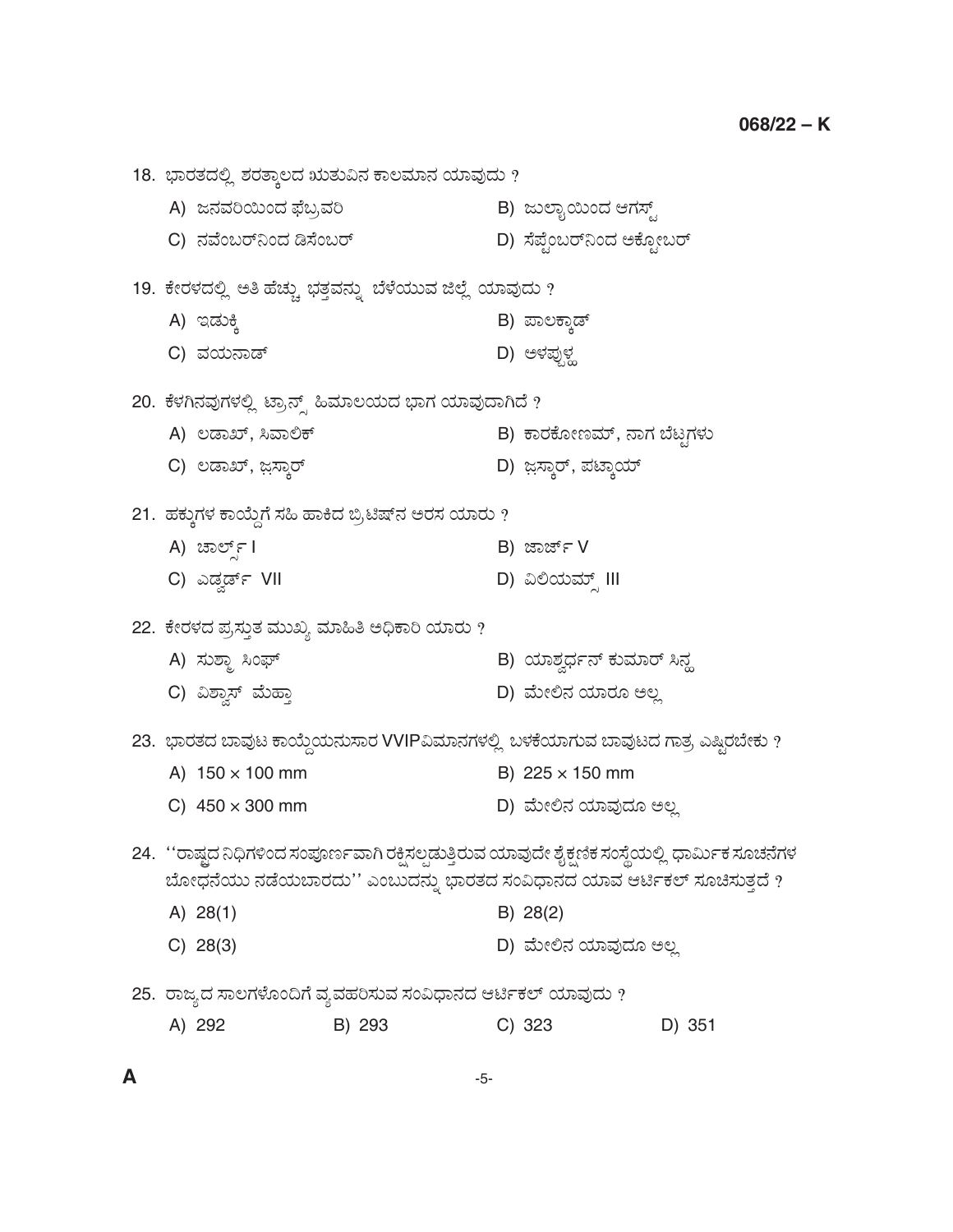26. ರಾಷ್ಟೀಯ ಮಾನವ ಹಕ್ಕುಗಳ ಆಯೋಗದ ಅಧ್ಯಕ್ಷರಾಗಿ ಈ ಕೆಳಗಿನವರಲ್ಲಿ ಸೇವೆ ಸಲ್ಲಿಸದೇ ಇರುವವರು ಯಾರು ?

- A) ನ್ಯಾಯಾಧೀಶ ರಂಗನಾಥ ಮಿಶ್ರ
- B) ನ್ಯಾಯಾಧೀಶ ಎಸ್. ರಾಜೇಂದ್ರ ಬಾಬು
- C) ನ್ಯಾಯಾಧೀಶ ಎಮ್. ಎನ್. ವೆಂಕಟಾಚಲಯ್ಯ
- D) ನ್ಯಾಯಾಧೀಶ ಗೋಪಾಲ್ ಬಲ್ಲವ ಪಟ್ನಾಯಕ್
- 27. ಆರ್ಟಿಐ ಎಪ್ಲಿಕೇಶನನ್ನು ತಿರಸ್ಕರಿಸಲು ಪ್ರಸ್ತಾವನೆ ನೀಡಿದ ಆರ್ಟಿಐ ಸೆಕ್ಡನ್ ಯಾವುದು ?
	- $C)$  16  $A) 8$ B) 15 D) 27

28. ''ಆಡಳಿತಾತ್ಮಕ ಮತ್ತು ರಾಷ್ಟ್ರಗಳನ್ನು ಸೃಷ್ಟಿಸಿ ಅವುಗಳ ಅಡಿಯಲ್ಲಿ ಬದುಕುವ ಮಾನವರ ಹಿತಾಸಕ್ತಿಯನ್ನು ಮೀರಿ ಆಡಳಿತಾತ್ಮಕ ಮತ್ತು ರಾಷ್ಟಗಳಿಗೆ ಯಾವುದೇ ಧ್ಯೇಯ ಇರುವುದಿಲ್ಲ'' ಈ ಮಾತುಗಳು ಯಾವ ಸ್ವಾತಂತ್ರ್ಯ ಹೋರಾಟದ ಸಂದರ್ಭದಲ್ಲಿ ಕೇಳಿಬಂದವು ?

B) ಫ್ರಾನ್ಸ್ C) ಅಮೇರಿಕಾ A) ರಷ್ಯಾ D) ಚೀನಾ

29. ಪ್ರೀತಿ, ಸ್ವಾತಂತ್ರ್ಯ , ಶಾಂತಿ, ಸಮಾನತೆ ಮತ್ತು ಅನುಭೂತಿಗಳ ಮೂಲಕ ಒಂದು ಮಗುವಿನ ವ್ಯಕ್ತಿತ್ವ ಅಭಿವೃದ್ಧಿಯನ್ನು ದೃಢೀಕರಿಸುವ ಜವಾಬ್ದಾರಿಯು ಪೋಷಕರು ಮತ್ತು ಸಮಾಜಕ್ಕಿದೆ ಎಂಬ ಘೋಷಣೆಯನ್ನು ಯುಎನ್ ನಿರ್ಣಯವು ಯಾವ ಇಸವಿಯಲ್ಲಿ ಸ್ವೀಕರಿಸಿತ್ತು ?

- B) 1945, ಆಕ್ಟೋಬರ್ 24 A) 1950, ಜನವರಿ 26
- C) 1947, ಅಕ್ಟೋಬರ್ 20 D) 1989, ನವೆಂಬರ್ 20

## 30. ರಾಜ್ಯ ಮಾನವ ಹಕ್ಕುಗಳ ಸಮಿತಿ

B) ಒಬ್ಬ ಅಧ್ಯಕ್ಷ ಮತ್ತು ಮೂವರು ಸದಸ್ಯರು A) ಒಬ್ಬ ಅಧ್ಯಕ್ಷ ಮತ್ತು ಇಬ್ಬರು ಸದಸ್ಯರು C) ಒಬ್ಬ ಅಧ್ಯಕ್ಷ ಮತ್ತು ಐವರು ಸದಸ್ಯರು – D) ಒಬ್ಬ ಅಧ್ಯಕ್ಷ ಮತ್ತು ನಾಲ್ವರು ಸದಸ್ಯರು

31. ಇಂಡಿಯನ್ ನ್ಯಾಶನಲ್ ಕಾಂಗ್ರೆಸ್ ಯಾವ ಇಸವಿಯಲ್ಲಿ ಸ್ಥಾಪನೆಗೊಂಡಿತು ?

|  | A) 1880 | B) 1895 |  | C) 1885 |  | D) 1886 |
|--|---------|---------|--|---------|--|---------|
|--|---------|---------|--|---------|--|---------|

32. ಭಾರತದಲ್ಲಿ ಮಹಾತ್ಮಾ ಗಾಂಧೀಜಿಯವರು ನಡೆಸಿದ ಸತ್ಯಾಗ್ರಹ ಯಾವುದು ?

- B) ಖೇಡಾ ಸತ್ಯಾಗ್ರಹ A) ಅಹಮೆದಾಬಾದ್ ಸತ್ಯಾಗ್ರಹ
- D) ಚಂಪಾರನ್ ಸತ್ಯಾಗ್ರಹ C) ಬರ್ಡೋಲಿ ಸತ್ತಾಗ್ರಹ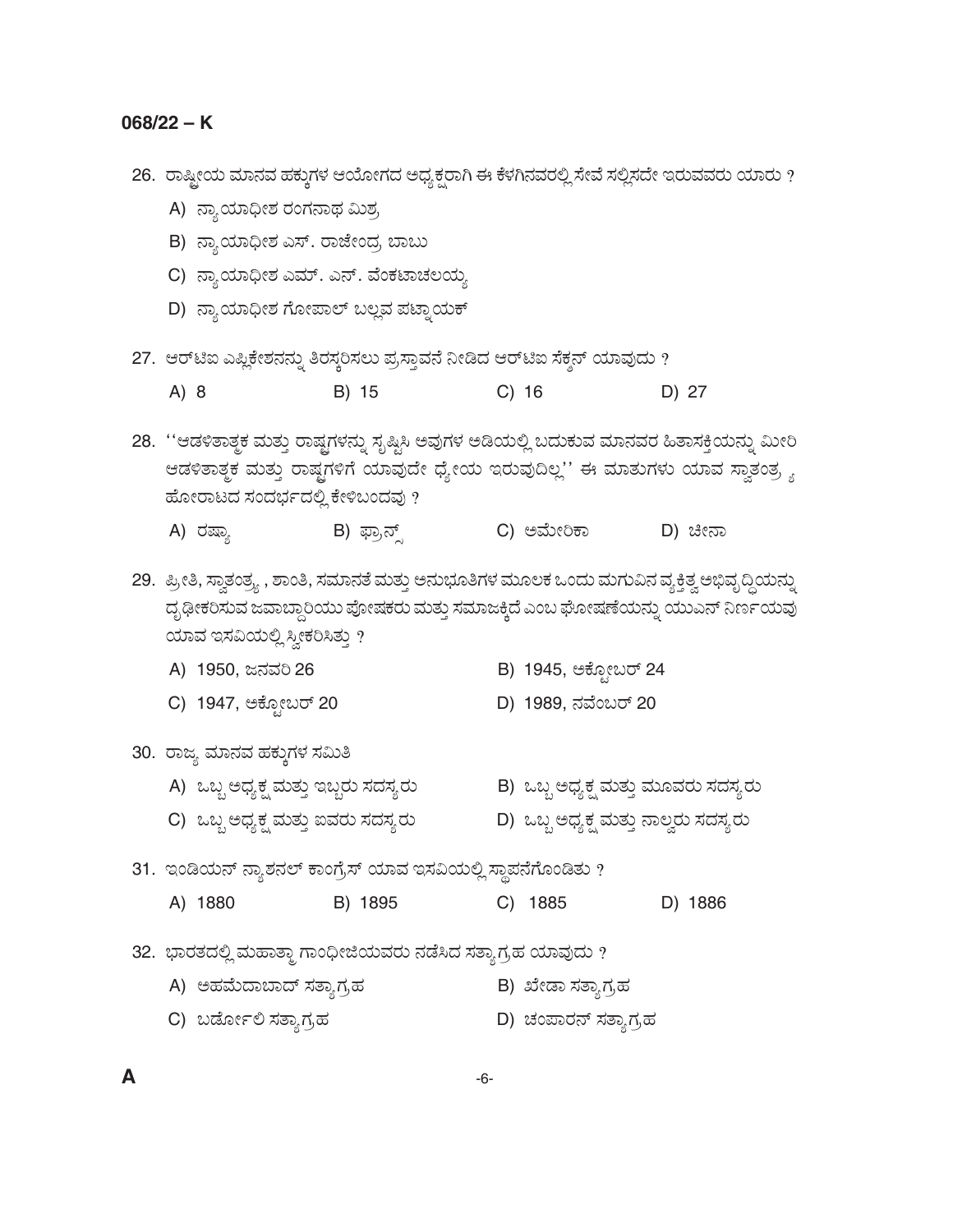| 33.  ಇಂಡಿಯನ್ ನ್ಯಾಶನಲ್ ಕಾಂಗ್ರೆಸ್ನ 1929ರ ಲಾಹೋರ್ ಸಮ್ಮೇಳನದ ಅಧ್ಯಕ್ಷರು ಯಾರಾಗಿದ್ದರು ?                    |                                |  |  |  |
|---------------------------------------------------------------------------------------------------|--------------------------------|--|--|--|
| A) ಮೋತಿಲಾಲ್ ನೆಹರೂ                                                                                 | B) ಜವಾಹರ್ <i>ಲಾಲ್ ನೆ</i> ಹರೂ   |  |  |  |
| C) ಮಹಾತ್ಮಾ ಗಾಂಧಿ                                                                                  | D) ಸಿ.ಆರ್. ದಾಸ್                |  |  |  |
| 34. ಸ್ವತಂತ್ರ ಭಾರತದ ರಾಜ್ಯ ಮರುಸಂಘಟನಾ ಆಯೋಗದ ಅಧ್ಯಕ್ಷರು ಯಾರಾಗಿದ್ದರು ?                                  |                                |  |  |  |
| A) ವಿ. ಪಿ. ಮೆನನ್                                                                                  | B) ಎಚ್. ಎನ್. ಕುನ್ಸು            |  |  |  |
| C) ಬಿ. ಆರ್. ಅಂಬೇಡ್ಕರ್                                                                             | D) ಫಸಲ್ ಅಲಿ                    |  |  |  |
| 35. ಬಂಗಾಲದ ವಿಭಜನೆಯ ಸಂದರ್ಭದಲ್ಲಿ ವೈಸ್ರಾಯ್ ಯಾರಾಗಿದ್ದರು ?                                             |                                |  |  |  |
| A) ಲಾರ್ಡ್ ವೆಲ್ಲೆಸ್ಲಿ                                                                              | B) ಲಾರ್ಡ್ ರಿಪ್ಷನ್              |  |  |  |
| C) ಲಾರ್ಡ್ ಕರ್ಜನ್                                                                                  | D) ಲಾರ್ಡ್ ಲಿಟ್ಕನ್              |  |  |  |
| 36.  1857ರ ಗಲಭೆಗಳನ್ನು ನಾನಾ ಸಾಹೇಬ್ ಎಲ್ಲಿಂದ ಮುನ್ನಡೆಸಿದರು ?                                          |                                |  |  |  |
| A) ದೆಹಲಿ<br>B) ಕಾನ್ಸುರ                                                                            | C) ಅವಧ್<br>D) ಝಾನ್ಸಿ           |  |  |  |
| 37. ಇಂಡಿಯನ್ ನ್ಯಾಶನಲ್ ಆರ್ಮಿಯ ಮಹಿಳೆಯರ ವಿಭಾಗದ ಹೆಸರೇನು ?                                              |                                |  |  |  |
| A) ರಾಣಿ ಝಾನ್ಸಿ ರೆಜಿಮೆಂಟ್                                                                          | B) ಕ್ಯಾಪ್ಟನ್ ಲಕ್ಷ್ಮೀ ರೆಜಿಮೆಂಟ್ |  |  |  |
| C) ರಾಣಿ ಗೈಡಿನ್ಲಿಯು ರೆಜಿಮೆಂಟ್                                                                      | D) ಮದ್ರಾಸ್ ರೆಜಿಮೆಂಟ್           |  |  |  |
| 38. ಸಂತಾಲ್ ಗಲಭೆಗಳು ನಡೆದ ಸ್ಥಳ ಯಾವುದು ?                                                             |                                |  |  |  |
| A) ಪಂಜಾಬ್                                                                                         | B) ರಾಜ್ ಮಹಲ್ ಬೆಟ್ಟಗಳು          |  |  |  |
| C) ನೀಲಗಿರಿ ಬೆಟ್ಟಗಳು                                                                               | D) ಮಹಾರಾಷ್ಟ                    |  |  |  |
| 39.  ಈ ಕೆಳಗಿನವುಗಳಲ್ಲಿ ಬಾಲ ಗಂಗಾಧರ ತಿಲಕರು ಆರಂಭಿಸಿದ ದಿನಪತ್ರಿಕೆಗಳು ಯಾವುದು ?                           |                                |  |  |  |
| A) ಬೆಂಗಾಲಿ                                                                                        | B) ವಂದೇ ಮಾತರಮ್                 |  |  |  |
| C) ನ್ಯೂ ಇಂಡಿಯಾ                                                                                    | D) ಮರಾಠ                        |  |  |  |
| 40. ಸ್ವತಂತ್ರ ಭಾರತದ ಬೊಕಾರೊದಲ್ಲಿ ಕಬ್ಬಿಣದ ಅದಿರಿನ ಕಾರ್ಖಾನೆಯನ್ನು ಸ್ಥಾಪಿಸಲು ಸಹಕರಿಸಿದ ಹೊರದೇಶ<br>ಯಾವುದು ? |                                |  |  |  |
| A) ಜರ್ಮನಿ                                                                                         | B) ಬ್ರಿಟನ್                     |  |  |  |
| C) ಸೋವಿಯತ್ ಯೂನಿಯನ್                                                                                | D) ಫ್ರಾನ್ಸ್                    |  |  |  |

 $-7-$ 

 $\boldsymbol{\mathsf{A}}$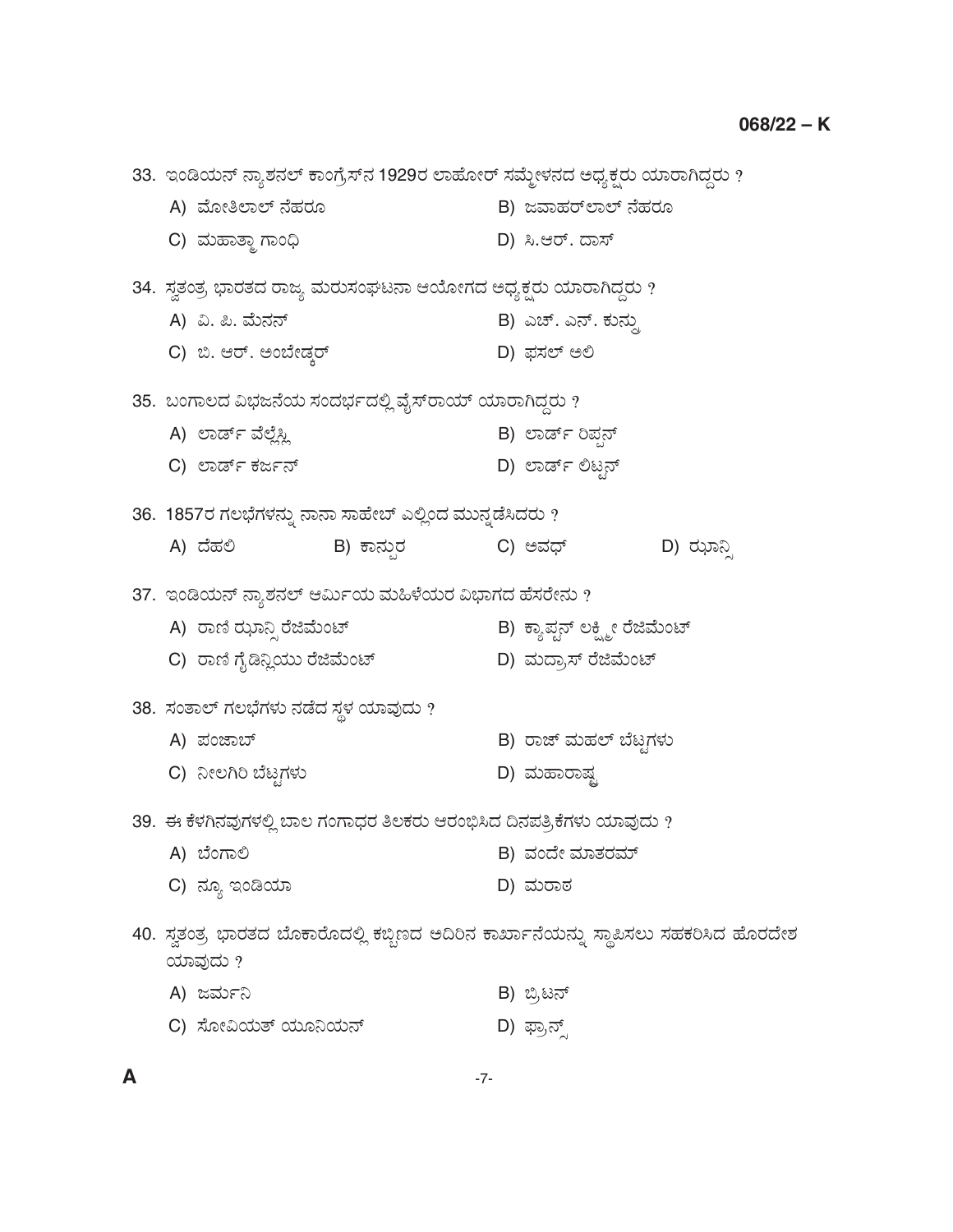41. 'ಸೈಲೆಂಟ್ ವ್ಯಾಲೀ' ಯಾವ ಜಿಲ್ಲೆಯಲ್ಲಿದೆ ? A) ವಯನಾಡ್ B) ಇಡುಕ್ತಿ C) ತ್ರಿಶೂರ್ D) ಪಾಲಕ್ತಾಡ್ 42. ಈ ಕೆಳಗಿನವುಗಳಲ್ಲಿ ಕೇರಳದಲ್ಲಿ ಪೂರ್ವದಿಕ್ಕಿಗೆ ಹರಿಯುವ ನದಿ ಯಾವುದು ? A) ಪೆರಿಯಾರ್ B) ಕಬನಿ C) ಭರತಪುಳ್ಣ D) ಪಂಬ 43. ಕೇರಳದಲ್ಲಿ 'ರೈತರ ದಿನ'ವನ್ನು ಯಾವ ದಿನದಂದು ಆಚರಿಸಲಾಗುತ್ತದೆ ? A) ಚಿಂಗಮ್ 1 B) ಮಕರಮ್ 1 C) ಚಿಂಗಮ್ 10 D) ಮೇಡಮ್ 1 44. ಸಸ್ತಾಮ್ ಕೊಟ್ಟಾ ಸರೋವರ ಯಾವ ಜಿಲ್ಲೆಯಲ್ಲಿದೆ ? A) ಪಥನಮೌತಿಟ್ಟ B) ಅಳಪ್ಪುಳ್ಹ C) ಕೊಲ್ಲಮ್ D) ಕೊಟ್ಟಾಯಮ್ 45. ಕೆಳಗಿನವರಲ್ಲಿ ರಾಜೀವ್ ಗಾಂಧಿ ಖೇಲ್ ರತ್ನ ಪ್ರಶಸ್ತಿಯನ್ನು ಪಡೆದ ಏಕೈಕ ಮಲಯಾಳಿ ಕ್ರೀಡಾಪಟು ಯಾರು ? B) ಕೆ. ಎಮ್. ಬೀನಮೊಲ್ A) ಪಿ. ಟಿ. ಉಷಾ C) ಮರ್ಸೀ ಕುಟ್ಟನ್ D) ಐ. ಎಮ್. ವಿಜಯನ್ 46. ಚೆಟ್ಟುವ ಮೀನುಗಾರಿಕಾ ಬಂದರು ಯಾವ ಜಿಲ್ಲೆಯಲ್ಲಿದೆ ? B) ಅಳಪ್ಪುಳ್ಹ C) ಎರ್ನಾಕುಲಮ್ D) ತ್ರಿಶೂರ್ A) ಕಣ್ಣೂರ್ 47. ಕೇರಳದ ಪ್ರಥಮ ಜಲವಿದ್ಯುತ್ ಯೋಜನೆ ಯಾವುದಾಗಿತ್ತು ? A) ಇಡುಕ್ಕಿ B) ಪಳ್ಳಿವಸಲ್ C) ಇಡಾಮಲಯಾರ್ D) ಪೆರಿಂಗಲ್ ಕೂತು 48. ಕೇರಳದಲ್ಲಿ ಪ್ರಸ್ತುತ ಒಟ್ಟು ಎಷ್ಟು ಅಂತಾರಾಷ್ಟೀಯ ವಿಮಾನ ನಿಲ್ದಾಣಗಳಿವೆ ?  $A) 3$  $B) 5$  $C)$  4 D) 2 49. ಕೇರಳ ಯೂನಿವರ್ಸಿಟಿ ಆಫ್ ಹೆಲ್ತ್ ಸೈನ್ಗಸ್ ಎಲ್ಲಿದೆ ? A) ತಿರುವನಂತಪುರಮ್ B) ಕಲಮಸೆರಿ C) ಅಳಪ್ಪುಳ್ಣ D) ತ್ರಿಶೂರ್ 50. 'ಎಂಟೆ ಕುಂಬಲಂಗಿ' ಪುಸ್ತಕದ ಲೇಖಕ ಯಾರು ? A) ಪ್ರೊ. ಎಮ್.ಕೆ. ಸಾನು B) ಪ್ರೊ. ಕೆ. ವಿ. ಥಾಮಸ್ C) ಪಿ. ಟಿ. ಥಾಮಸ್ D) ಡಾ. ಎಮ್. ಎ. ಕುಟ್ಟಪ್ಪನ್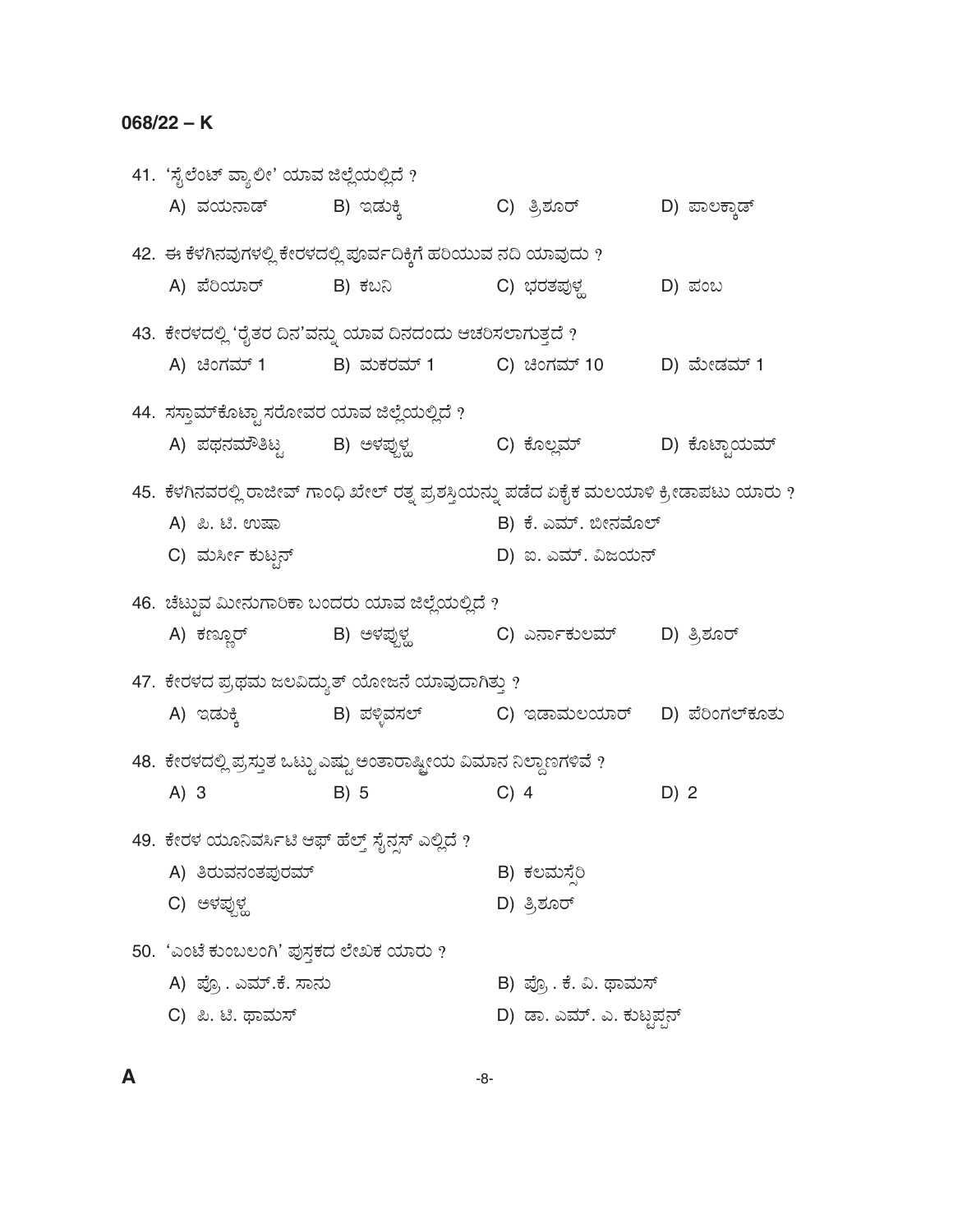51. ಭಾರತ ಬಿಟ್ಟು ತೊಲಗಿ ಚಳುವಳಿಗೆ ಸಂಬಂಧಿಸಿ ಕೆಳಗಿನ ಘಟನೆಗಳಲ್ಲಿ ಕೇರಳದಲ್ಲಿ ನಡೆದ ಘಟನೆ ಯಾವುದು ? B) ಸವರ್ಣ ಜಾಥಾ A) ವಾಗನ್ ದುರಂತ C) ಕೀಳ್ಲರಿಯೂರ್ ಬಾಂಬ್ ಪ್ರಕರಣ D) ಪಟ್ಟಿನಿ ಜಾಥಾ (ಹಸಿವು ಮೆರವಣಿಗೆ) 52. ಟ್ರಾವೆನ್ಕೋರ್ ಮತ್ತು ಕೊಚ್ಚಿ ವಿಲೀನಗೊಂಡದ್ದು ಯಾವ ಇಸವಿಯಲ್ಲಿ ? D) 1949 A) 1947 B) 1945 C) 1950 53. ಇಂಡಿಯನ್ ನ್ಯಾಶನಲ್ ಕಾಂಗ್ರೆಸ್ ಅಧ್ಯಕ್ಷತೆ ವಹಿಸಿದ ಏಕೈಕ ಮಲಯಾಳೀ ಯಾರು ? A) ಸಿ. ಸಂಕರನ್ ನಾಯರ್ B) ಸಿ. ಕೇಶವನ್ D) ಪಟ್ಟಮ್ ಎ. ತಾನು ಪಿಲ್ಲ್ವೆ C) ಬ್ಯಾರಿಸ್ಟರ್ ಜಿ. ಪಿ. ಪಿಲ್ಲೈ 54. 'ಆತ್ಮ ವಿದ್ಯಾ ಸಂಗಮ್' ಸ್ಥಾಪಿಸಿದವರು ಯಾರು ? A) ಶ್ರೀ ನಾರಾಯಣ ಗುರು B) ವಾಗ್ಗಟಾನಂದ C) ಚಟ್ರಂಪಿ ಸ್ವಾಮಿಕಲ್ D) ಮನ್ನತು ಪದ್ಧನಾಭನ್ 55. "ಜ್ಞಾನದಿಂದ ಜ್ಞಾನೋದಯವಾಗಲಿ, ಸಂಘಟನೆಯಿಂದ ಬಲಿಷ್ಠರಾಗಿರಿ" ಎಂದು ಉಪದೇಶಿಸಿದವರು ಯಾರು ? A) ಶ್ರೀ ನಾರಾಯಣ ಗುರು B) ಅಯ್ನಂಕಲಿ C) ಸಹೋದರನ್ ಅಯ್ತಪ್ಪನ್ D) ಮನ್ನತು ಪದ್ಧನಾಭನ್ 56. ಚಟ್ಟಂಪಿ ಸ್ವಾಮಿಕಲ್ ಈ ಕೆಳಗಿನವುಗಳಲ್ಲಿ ಬರೆದ ಪುಸ್ತಕ ಯಾವುದು ? B) ದೈವದಶಕಮ್ A) ಆತ್ಮೋಪದೇಶಶತಕಮ್ C) ಆತೃವಿದ್ಯಾಕಾಹಲಮ್ D) ಪ್ರಾಚೀನ ಮಲಯಾಳಂ 57. ಯಾವ ಘಟನೆಯನ್ನು ಮಹಾತ್ಮಾ ಗಾಂಧಿ ''ಆಧುನಿಕ ಕಾಲಗಳ ಪವಾಡ'' ಎಂದು ವಿವರಿಸಿದ್ದರು ? B) ದೇವಸ್ಥಾನವನ್ನು ಪ್ರವೇಶಿಸುವ ಘೋಷಣೆ A) ವೈಕಮ್ ಸತ್ತಾಗ್ರಹ C) ಗುರುವಾಯುರ್ ಸತ್ಯಾಗ್ರಹ D) ಪಾಲಿಯಮ್ ಸತ್ತಾಗ,ಹ 58. ''ಪ್ರತ್ಯಕ್ಷ ರಕ್ಷಾ ದೈವ ಸಭಾ''ವನ್ನು ಸ್ಥಾಪಿಸಿದವರು ಯಾರು ? A) ಕುಮಾರ ಗುರುದೇವನ್ B) ಅಯ್ಯಂಕಲಿ C) ಪಂಡಿತ್ ಕೆ.ಪಿ. ಕರುಪ್ಪನ್ D) ಸಿ. ಕೇಶವನ್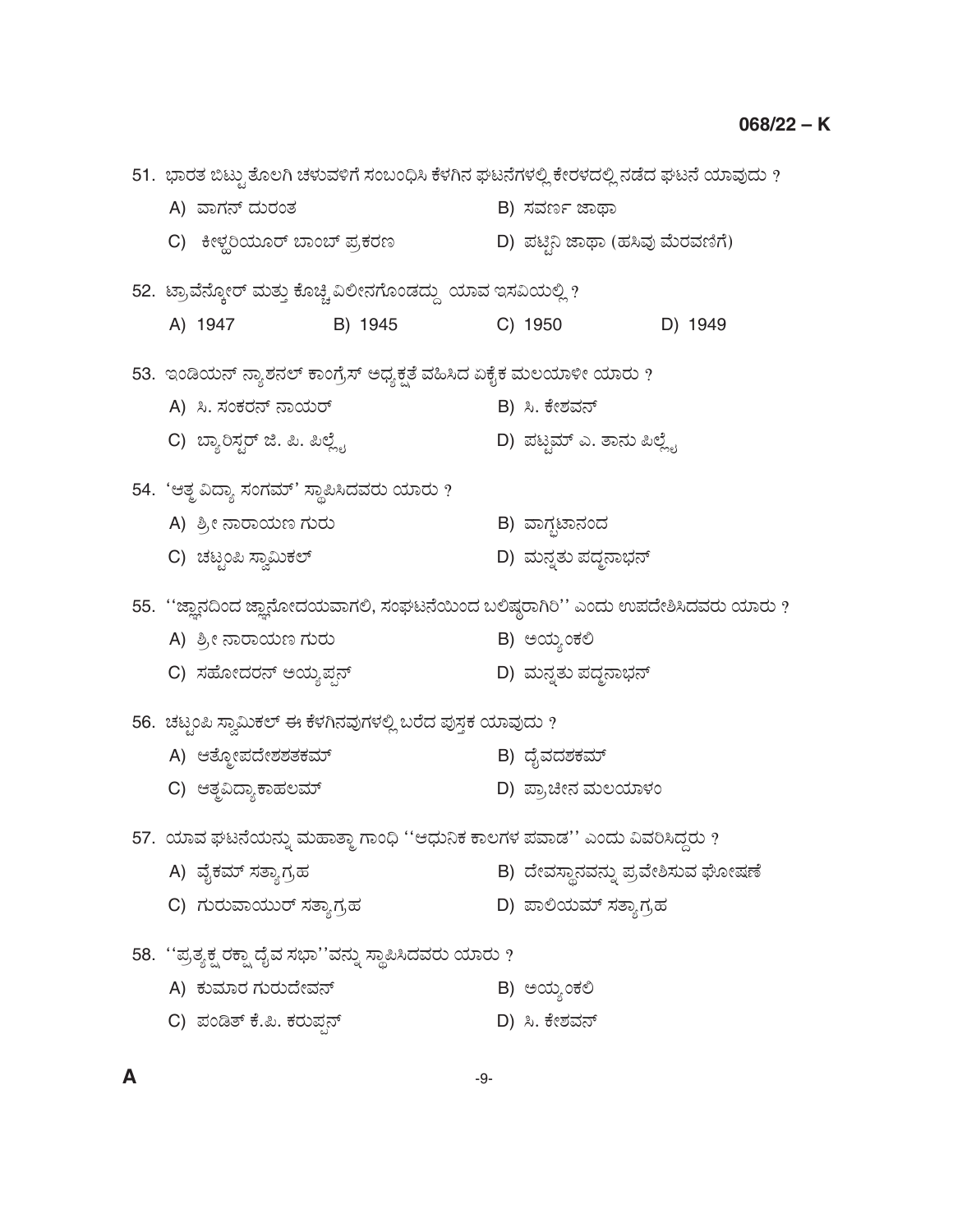$\pmb{\mathsf{A}}$ 

| 59.  ವಿ.ಟಿ. ಭಟ್ಟತಿರಿಪ್ಪಾಡ್ <code>ರ 'ಅಡುಕ್ಕಲಯಿಲ್ ನಿನ್ನ್ ಆರಂಗಥೆಕ್ಸ್' ಯಾವ ಸಾಹಿತ್ಯ ಪ್ರಕಾರಕ್ಕೆ ಸೇರಿದ್ದಾಗಿದೆ ?</code> |                                                                                  |                    |               |
|-----------------------------------------------------------------------------------------------------------------|----------------------------------------------------------------------------------|--------------------|---------------|
| A) ಆತ್ಮಕಥೆ                                                                                                      | B) ನಾಟಕ                                                                          | C) ಕಾದಂಬರಿ         | D) ಮಹಾಕಾವ್ಯ   |
| 60.  ಕೆಳಗಿನವುಗಳಲ್ಲಿ ಸಿ. ಕೇಶವನ್ಗೆ ಸಂಬಂಧಿಸಿದ ಐತಿಹಾಸಿಕ ಘಟನೆ ಯಾವುದು ?                                               |                                                                                  |                    |               |
| A) ಕೀಳ್ಲರಿಯೂರ್ ಬಾಂಬ್ ಪ್ರಕರಣ                                                                                     |                                                                                  | B) ಮಲಬಾರ್ ದಂಗೆ     |               |
| C) ಕಯ್ಯೂರ್ ಪ್ರತಿಭಟನೆ                                                                                            |                                                                                  | D) ಕೊಳ್ಲಂಚೆರಿ ಭಾಷಣ |               |
| 61. ಮಾನವ ಶರೀರದಲ್ಲಿರುವ ಪಕ್ಕೆಲುಬುಗಳ ಒಟ್ಟುಸಂಖ್ಯೆ ಎಷ್ಟು ?                                                           |                                                                                  |                    |               |
| A) 24                                                                                                           | B) 26                                                                            | $C)$ 20            | D) 206        |
| 62.  ಮಾನವ ಶರೀರದಲ್ಲಿ ಯೂರಿಯಾವನ್ನು ಉತ್ಪಾದಿಸುವ ಅಂಗ ಯಾವುದು ?                                                         |                                                                                  |                    |               |
| A) ಮೂತ್ರಪಿಂಡ       B) ಹೃದಯ                                                                                      |                                                                                  | C) ಯಕೃತ್ತು         | D) ಮೂತ್ರಕೋಶ   |
| 63. ಕ್ಯಾಲ್ಸಿಯಮ್ ಕೊರತೆಯು ದೇಹದ ಯಾವ ಚಟುವಟಿಕೆಗಳನ್ನು ಪ್ರಭಾವಿಸುತ್ತದೆ ?                                                |                                                                                  |                    |               |
| A) ರಕ್ತ ಹೆಪ್ಪುಗಟ್ಟುವಿಕೆ                                                                                         |                                                                                  | B) ಮಾಂಸಖಂಡಗಳ ಕಾರ್ಯ |               |
| C) ಎಲುಬು ಮತ್ತು ಹಲ್ಲಿನ ಆರೋಗ್ಯ                                                                                    |                                                                                  | D) ಮೇಲಿನ ಎಲ್ಲವೂ    |               |
| 64.  ಮಾನವ ಶರೀರದಲ್ಲಿ ಹಿಮೋಗ್ಲೋಬಿನ್ಗೆ ಸಂಬಂಧಿಸಿ ಕೆಳಗಿನ ಯಾವ ಹೇಳಿಕೆಯು ಹೊಂದಿಕೆಯಾಗುವುದಿಲ್ಲ ?                            |                                                                                  |                    |               |
|                                                                                                                 | A)  ರಕ್ತದಲ್ಲಿ ಆಕ್ಸಿಜನ್ ಮತ್ತು ಕಾರ್ಬನ್ ಡೈಆಕ್ಸೈಡ್ಗಳನ್ನು ರವಾನಿಸಲು ಸಹಕರಿಸುತ್ತದೆ       |                    |               |
| B) ಇದು ಪ್ಲಾಸ್ಮಾದಲ್ಲಿ ಕಂಡುಬರುತ್ತದೆ                                                                               |                                                                                  |                    |               |
|                                                                                                                 |                                                                                  |                    |               |
| C) ಮಾಂಸ ಮತ್ತು ಕಬ್ಬಿಣಾಂಶವನ್ನು ಹೊಂದಿರುತ್ತದೆ                                                                       |                                                                                  |                    |               |
| D) ಇದು ಕೆಂಪು ರಕ್ತದ ಕಣಗಳಲ್ಲಿ ಕಂಡುಬರುತ್ತದೆ                                                                        |                                                                                  |                    |               |
| 65.  ಕೆಳಗಿನ ಯಾವ ವಾಕ್ಯಗಳು ಸರಿಯಾಗಿವೆ ?                                                                            |                                                                                  |                    |               |
|                                                                                                                 | i. ವೈಟ್ ಕೇನ್ ಮತ್ತು ಟಾಕಿಂಗ್ ವಾಚನ್ನು ಕುರುಡರು ಬಳಸುತ್ತಾರೆ.                           |                    |               |
|                                                                                                                 | ii.  ವೈಟ್ ಕೇನ್ ಮತ್ತು ಟಾಕಿಂಗ್ ವಾಚನ್ನು ಕುಂಟರು ಬಳಸುತ್ತಾರೆ.                          |                    |               |
|                                                                                                                 | iii.  ಟಾಕೈೖಲ್ ವಾಚ್ ಮತ್ತು ಬ್ರೈಲ್ ಲಿಪಿಯನ್ನು ಕಿವುಡರು ಬಳಸುತ್ತಾರೆ.                    |                    |               |
|                                                                                                                 |                                                                                  |                    |               |
| A) i ಮತ್ತು ii                                                                                                   | iv. ಟಾಕ್ಟೈಲ್ ವಾಚ್ ಮತ್ತು ಬ್ರೈಲ್ ಲಿಪಿಯನ್ನು ಕುರುಡರು ಬಳಸುತ್ತಾರೆ.<br>B)  ii ಮತ್ತು iii | C)  iii ಮತ್ತು iv   | D) i ಮತ್ತು iv |
| 66.  ಕೆಳಗಿನವುಗಳಲ್ಲಿ ಬೆಂಡೆಯ ಒಂದು ಜಾತಿ ಯಾವುದು ?                                                                   |                                                                                  |                    |               |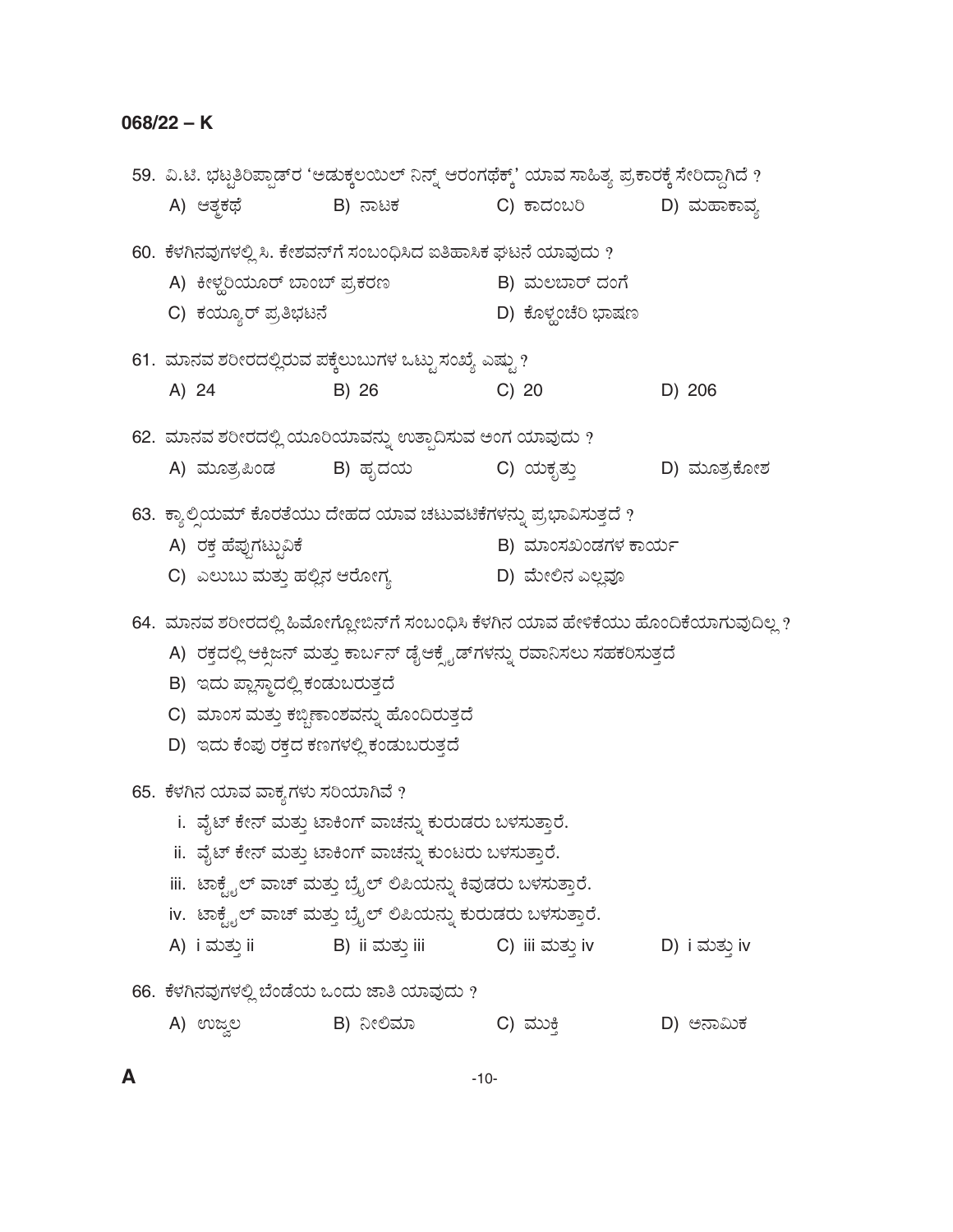67. ಪರಿಸರದಲ್ಲಿ ಕಾರ್ಬನ್ ಮೊನಾಕ್ಸೈಡ್ $\vec{a}$  ಮೂಲ ಕಾರಣ ಯಾವುದು ? A) ÊÝÖÜ®ÜWÜÙÜ ÖæãWæ B) PÝTÝì®æWÜÙÜ ÖæãWæ C) ಕೀಟನಾಶಕಗಳ ಬಳಕೆ ಅಥವಾ ಮುಖ್ಯರು D) ರಾಸಾಯನಿಕ ಗೊಬ್ಬರಗಳ ಬಳಕೆ 68. ಕೆಳಗಿನ ಯಾವ ಪ್ರದೇಶಗಳ ಮ್ಯಾಂಗ್ರೋವ್ಗಳಲ್ಲಿ ಹುಲಿಗಳನ್ನು ಕಾಣಬಹುದು ? A) ñÜËáÙÜá®ÝvÜá B) ±ÜÎcÊÜá ŸíWÝÆ C) ®ÝWÝÇÝÂív… D) ±Üíhݸ… 69. ಪ್ರತ್ಯೇಕಿಸುವವರ ವಿಭಾಗಕ್ಕೆ ಕೆಳಗಿನವುಗಳಲ್ಲಿ ಯಾವುದು ಸೇರುತ್ತದೆ ? A) ಕಪ್ಪೆ B) ತಾವರೆ C) ಏಡಿ D) ಬ್ಯಾಕ್ಟೀರಿಯಾ 70. ಜಗತ್ತಿನಲ್ಲಿ ಅತ್ಯಧಿಕ ಸೆಣಬು ಉತ್ಪಾದಿಸುವ ದೇಶ ಯಾವುದು ? A) ಬಾಂಗ್ಲಾದೇಶ B) ಕೀನ್ತಾ C) »ÝÃÜñÜ D) bà®Ý 71. ಸಮಾನವಾದ ಎಟಾಮಿಕ್ ಸಂಖ್ಯೆ ಮತ್ತು ವಿಭಿನ್ನ ಮಾಸ್ ಸಂಖ್ಯೆ ಗಳನ್ನು ಹೊಂದಿರುವ ಸಮಾನವಾದ ಎಲಿಮೆಂಟ್ ಗಳ ವಿವಿಧ ಆಟಮ್*ಗಳನ್ನು* \_\_\_\_\_\_\_\_\_\_\_\_ ಎಂದು ಕರೆಯುತ್ತಾರೆ. A) ಐಸೋಮರ್ೃ್ಗ B) ಐಸೋಬಾರ್ೃ್ಗ C) ಐಸೋಟೋಪ್ಸ್ – D) ಐಸೋಟೋನ್ಸ್ 72. ಆಧುನಿಕ ಪೀರಿಯಾಡಿಕ್ ಸೂತ್ರವನ್ನು ರೂಪಿಸಿದ ವಿಜ್ಞಾನಿ ಯಾರು ? A) ಡೊಬೆರೈನರ್ B) ನ್ಯೂಲ್ಯಾಂಡ್ಸ್ C) ಮೆಂಡೆಲೀವ್ D) ಮೊಸೆಲೇ 73. ಭೂಮಿಯಲ್ಲಿನ ಅತ್ಯಧಿಕ ಪ್ರಮಾಣದಲ್ಲಿರುವ ಎಲಿಮೆಂಟ್ ಯಾವುದು ? A) ®æçpæãÅàg®… B) ÖæçvæãÅàg®… C) BQÕg®… D) ×àÈ¿áÊÜå… 74. ಕೆಳಗಿನವುಗಳಲ್ಲಿ ಕಬ್ಬಿಣದ ಅದಿರು ಯಾವುದು ? A) ಬಾಕ್ಡೈಟ್ B) ಹೆಮಟೈಟ್ C) ಕಲಾಮಿನ್ D) ಕುಪ್ರೈಟ್ 75. ಪ್ರಥಮ ಬಾರಿಗೆ ತಯಾರಾದ ನೂಲು ಯಾವುದು ? A) ®æçÇÝ®… B) ¸æàPÜÇæçp… C) ಪಾಲಿಥೀನ್ ಅಹಣ ಮಾಲುವುದು D) ಪಾಲಿವಿನೈಲ್ ಕ್ಲೋರೈಡ್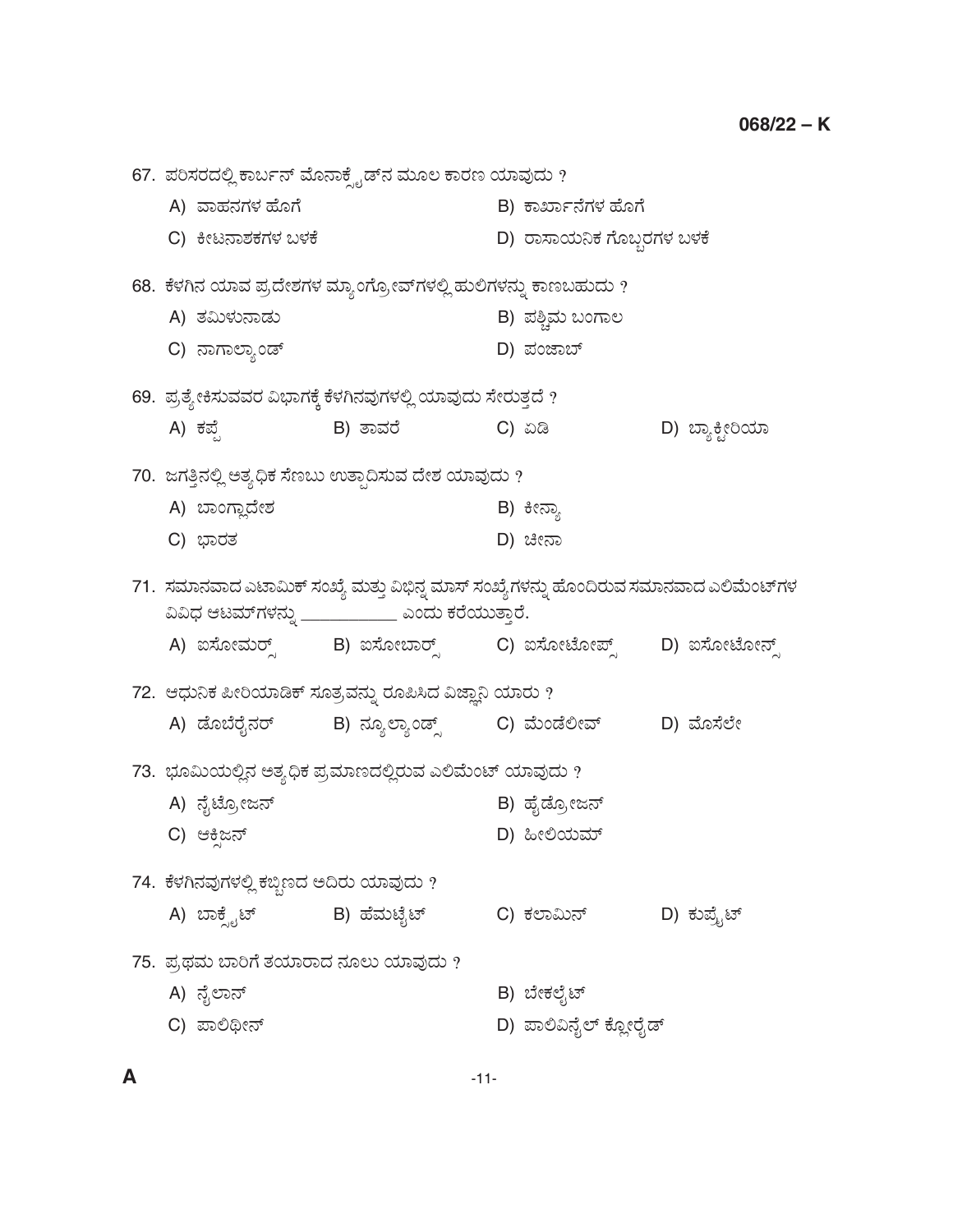|                                                                                        | 76.  ಕನ್ನಡಿಯೊಂದರ ಮೇಲೆ ಬೀಳುವ ಬೆಳಕಿನ ಕಿರಣದ ಕೋನವು 60° ಆಗಿದ್ದರೆ, ಪ್ರತಿಬಿಂಬದ ಕೋನ ಯಾವುದು ?          |                          |                     |
|----------------------------------------------------------------------------------------|-----------------------------------------------------------------------------------------------|--------------------------|---------------------|
| A) $40^\circ$                                                                          | $B) 60^\circ$                                                                                 | C) $80^\circ$            | D) $30^\circ$       |
|                                                                                        | 77. ಮಳೆಹನಿಗಳ ಗೋಳಾಕಾರವನ್ನು ಉಂಟುಮಾಡುವ ಶಕ್ತಿ ಯಾವುದು ?                                            |                          |                     |
| A) ಮೇಲ್ಮೈ ಒತ್ತಡ                                                                        |                                                                                               | B) ವಿಸ್ತಸ್ ಶಕ್ತಿ         |                     |
| C) ಘರ್ಷಣೆಯ ಶಕ್ತಿ                                                                       |                                                                                               | D) ಗುರುತ್ವಾಕರ್ಷಣೆಯ ಶಕ್ತಿ |                     |
|                                                                                        | 78.  ಶಬ್ದವು ಅತೀ ಹೆಚ್ಚು ವೇಗದಲ್ಲಿ ಪ್ರಯಾಣಿಸುವುದು ಎಲ್ಲಿ ?                                         |                          |                     |
| A) ನಿರ್ವಾತ               B) ನೀರು                                                       |                                                                                               | C) ಗಾಳಿ                  | D) ಘನವಸು            |
| 79.  ನೀರಿನ ಸಾಂದ್ರತೆ ಯಾವಾಗ ಅತೀ ಹೆಚ್ಚು ಇರುತ್ತದೆ ?                                        |                                                                                               |                          |                     |
| A) $0^{\circ}$ C                                                                       | B) 100°C                                                                                      | C) $4^{\circ}$ C         | $D) -4$ °C          |
|                                                                                        | 80. ಒಂದು ವಸ್ತುವಿನ ಮಾಸನ್ನು ಅರ್ಧವಾಗಿಸಿ ಅದರ ವೇಗವನ್ನು ದ್ವಿಗುಣವಾಗಿಸಿದರೆ, ಅದರ ಚಲನಶಕ್ತಿ ಏನಾಗುತ್ತದೆ ? |                          |                     |
| A) ಬದಲಾಗುವುದಿಲ್ಲ                                                                       |                                                                                               | B) ದ್ವಿಗುಣಗೊಳ್ಳುತ್ತದೆ    |                     |
| C) ನಾಲ್ಕುಪಟ್ಟು ಆಗುತ್ತದೆ                                                                |                                                                                               | D) ಅರ್ಧವಾಗುತ್ತದೆ         |                     |
| 81. $\frac{1}{2}$ + $\frac{1}{4}$ + $\frac{1}{8}$ + $\frac{1}{16}$ ಇದರ ದಶಾಂಶ           |                                                                                               |                          |                     |
| A) 0.8375 B) 0.7375                                                                    |                                                                                               | C) 0.9375                | D) 0.6375           |
| 82. $\left(\frac{1}{2}\right)^2 + \left(\frac{1}{\sqrt{4}}\right)^2$ ಇದರ ಮೌಲ್ಯವೆಷ್ಟು ? |                                                                                               |                          |                     |
| A) 1/8                                                                                 | $B)$ 2/8                                                                                      | C) 1/4                   | D) 1/2              |
|                                                                                        |                                                                                               |                          |                     |
| A) 23 $\frac{1}{2}$                                                                    | B) 23                                                                                         | C) 0                     | D) 23 $\frac{1}{4}$ |
| 84. $\frac{1}{100}$ ಇದರ 12 $\frac{1}{2}$ ಭಾಗ ಎಷ್ಟು ?                                   |                                                                                               |                          |                     |
| A) $\frac{1}{8}$                                                                       | B) 12 $\frac{1}{2}$ %                                                                         | C) 12%                   | D) A) ಮತ್ತು B)      |
|                                                                                        |                                                                                               |                          |                     |

 $-12-$ 

 $\pmb{\mathsf{A}}$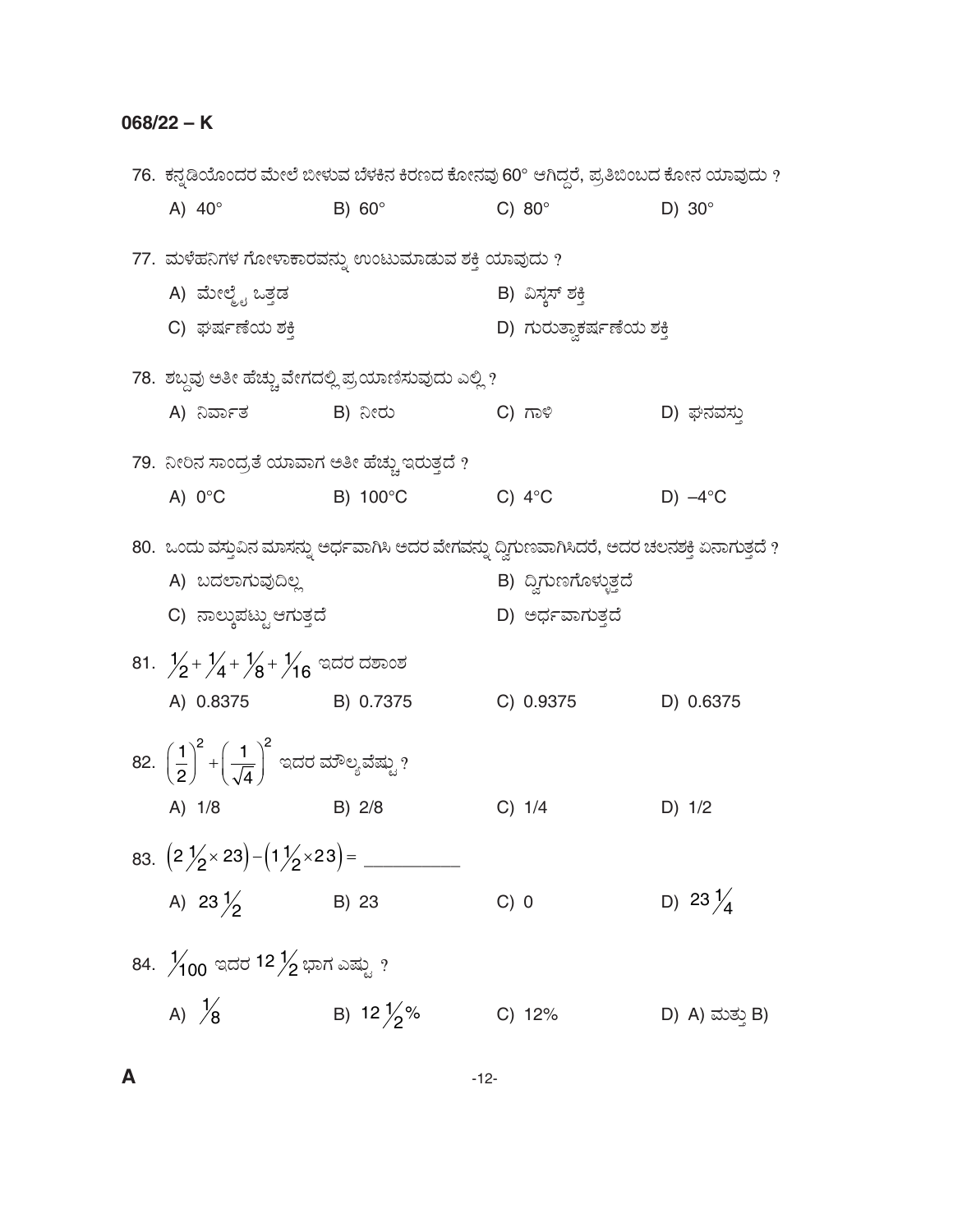- 85. ಕೆಳಗಿನವುಗಳಲ್ಲಿ ಸಮಗ್ರ (ಪರ್ಫೆಕ್ಟ್ ) ಸಂಖ್ಯೆ ಯಾವುದು ಅಲ್ಲ ?
	- C) A) ಮತ್ತು B) D) 4  $A) 6$ B) 28
- 86. ಸಾತ್ವಿಕ್ ಒಂದು ಹಳೆಯ ಮನೆಯನ್ನು 35 ಲಕ್ಷಕ್ಕೆ ಖರೀದಿಸಿ ರಿಪೇರಿಗಳಿಗೆ 3 ಲಕ್ಷವನ್ನು ಖರ್ಚು ಮಾಡಿದನು. ಅನಂತರ ಅವನು ಅದನ್ನು 5% ಲಾಭಕ್ಕೆ ಮಾರಿದನು. ಸಾತ್ವಿಕ್ ಪಡೆದ ಮೊತ್ತವೆಷ್ಣು ? A) do. 36,75,000 B) do. 39,90,000 C) do. 36,90,000 D) ರೂ. 39,75,000
- 87. 24 ಮೀಟರ್ ಮತ್ತು 16 ಮೀಟರ್ ಉದ್ದವುಳ್ಳ ಎರಡು ಪಿವಿಸಿ ಪೈಪ್ $\tilde{n}$ ಳನ್ನು ಸಮಾನವಾದ ಗರಿಷ್ಠ ಉದ್ದಕ್ಕೆ ತುಂಡರಿಸಬೇಕಾಗಿದೆ. ಪ್ರತಿ ತುಂಡಿನ ಗರಿಷ್ಠ ಉದ್ದವೆಷ್ಟು ?
	- A) 10 ಮೀಟರ್ B) 16 ಮೀಟರ್ C) 8 ಮೀಟರ್ D) 4 ಮೀಟರ್
- 88. ಪ್ರತಿ 60, 120 ಮತ್ತು 24 ಸೆಕೆಂಡುಗಳಿಗೆ ಮೂರು ಭಿನ್ನ ಭಿನ್ನ ಜಂಕ್ಷನ್ ಗಳ ದೀಪವು ಹಸಿರಾಗುತ್ತದೆ. ಬೆಳಿಗ್ಗೆ 7.00 ಗಂಟೆಗೆ ದೀಪಗಳು ಆರಂಭವಾದಾಗ ಅವು ಮೂರು ಹಸಿರಿದ್ದವು. ಎಷ್ಟು ಕಾಲಾವಧಿಯ ನಂತರ ಈ ಮೂರೂ ದೀಪಗಳು ಪುನಃ ಒಂದೇ ಸಮಯಕ್ಕೆ ಹಸಿರಾಗುತ್ತವೆ ?
	- A) 24 ಗಂಟೆಗಳು B) 12 ಗಂಟೆಗಳು C) 120 ಗಂಟೆಗಳು D) 2 ನಿಮಿಷಗಳು

89. ಕೆಲವು ದಿನಗಳವರೆಗೆ ಕುಮಾರನ್ ಎಂಬವನು ಹಾಲಿನ ಮಾರಾಟವನ್ನು ಪರಿಶೀಲಿಸಿದಾಗ, ದಿನನಿತ್ಯದ ಸರಾಸರಿ ಆದಾಯವು ರೂ. 150 ಆಗಿತ್ತು ಎಂದು ಕಂಡುಕೊಂಡನು. ಇದೇ ವಿಧಾನ ಮುಂದುವರಿದರೆ, ಜೂನ್ ತಿಂಗಳಿನಲ್ಲಿ ಹಾಲಿನ ಮಾರಾಟದಿಂದ ಕುಮಾರನ್ ಗಳಿಸಬಹುದಾದ ಹಣವೆಷ್ತು ?

- C) ರೂ. 4,560/-A) ರೂ. 4,650/-B) ರೂ. 4,500/-D) ರೂ. 150/-
- 90. ಬಸ್ ಪ್ರಯಾಣದ ಮೊದಲ 120 ಕಿ.ಮೀ. ದೂರವನ್ನು 30 ಕಿ.ಮೀ./ಗಂಟೆ ಸರಾಸರಿ ವೇಗದಲ್ಲಿ ಮತ್ತು ನಂತರದ 120 ಕಿ.ಮೀ. ದೂರವನ್ನು 20 ಕಿ.ಮೀ./ಗಂಟೆ ವೇಗದಲ್ಲಿ ಕ್ರಮಿಸುತ್ತದೆ. ಸಮಗ್ರ ಯಾತ್ರೆಯ ಸರಾಸರಿ ವೇಗವೆಷ್ಟು ?
	- A) 25 ಕಿ.ಮೀ./ಗಂಟೆ B) 24 ಕಿ.ಮೀ./ಗಂಟೆ
	- C) 20 ಕಿ.ಮೀ./ಗಂಟೆ D) 30 ಕಿ.ಮೀ./ಗಂಟೆ
- 91. P ಯಿಂದ ಅಪ್ಪು ಪೂರ್ವಕ್ಕೆ  $\frac{2}{3}$  ಕಿ.ಮೀ. ಚಲಿಸುತ್ತಾನೆ ಮತ್ತು ಪಶ್ಚಿಮಕ್ಕೆ 1 $\frac{5}{7}$ ಕಿ.ಮೀ. ಚಲಿಸುತ್ತಾನೆ. ಈಗ ಅವನು<br>P ಯಿಂದ ಎಷ್ಟು ದೂರದಲ್ಲಿದ್ದಾನೆ ?
	- A) 1 $\frac{5}{7}$  ಕಿ.ಮೀ. ಪೂರ್ವಕ್ಕೆ D) 1 $\frac{5}{7}$  ಕಿ.ಮೀ. ಪಶ್ಚಿಮಕ್ಕೆ C) 1 $\frac{1}{21}$  ಕಿ.ಮೀ. ಪೂರ್ವಕ್ಕೆ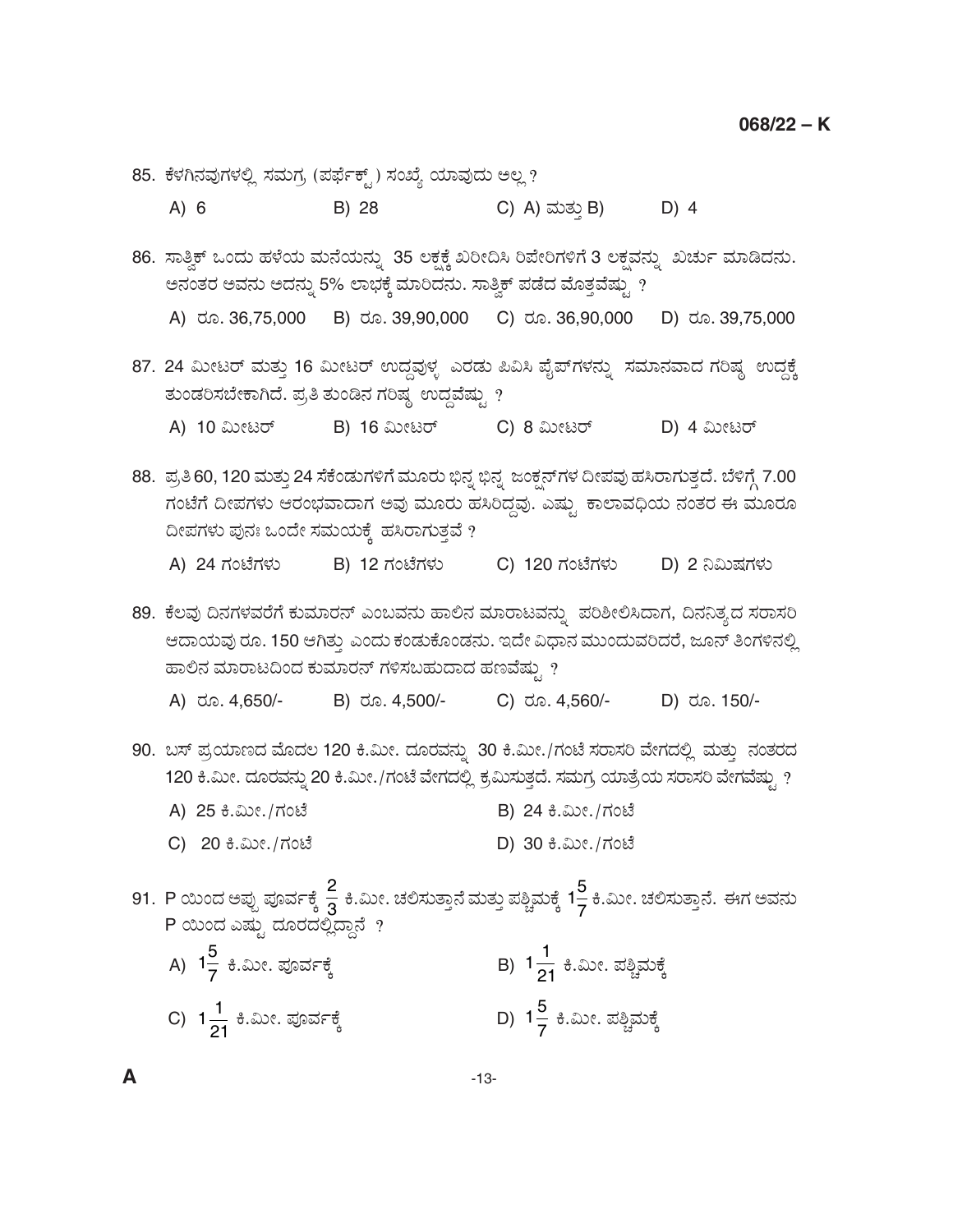## **068/22 – K**

92. 5, 12, 31, 68, \_\_\_\_\_\_\_ ಈ ಶ್ರೇಣಿಯ ಮುಂದಿನ ಸಂಖ್ಯೆ ಯಾವುದು ?

- A) 110 B) 125
- C) 116 D) 129
- 93. ಕೆಳಗಿನವುಗಳಲ್ಲಿ ನಂತರದ ಚಿತ್ರ ಯಾವುದು ?



94. ಕೆಳಗಿನ ಚಿತ್ರಗಳನ್ನು ಸೂಚಿಸುವ ಸಂಖ್ಯೆ ಯಾವುದು  $\emph{?}$ 



**A** -14-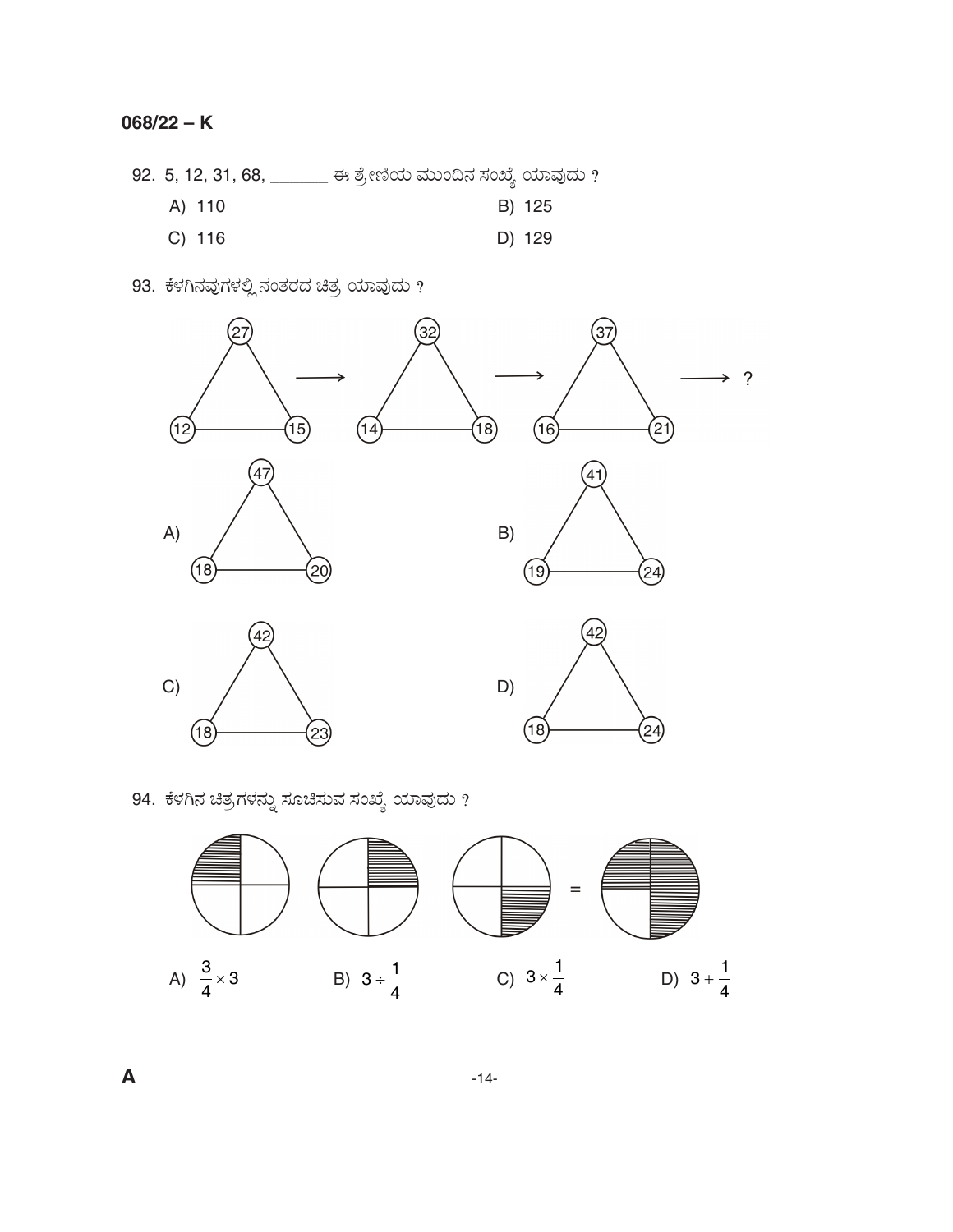95. ಚೌಕಟ್ಟಿನ ಖಾಲಿ ಸ್ಥಳದಲ್ಲಿ ಬರಬೇಕಾದ ಸಂಖ್ಯೆ ಯಾವುದು ?

| $\overline{c}$                                               | $\overline{7}$ | 6                                 |                                                                                           |                  |  |  |
|--------------------------------------------------------------|----------------|-----------------------------------|-------------------------------------------------------------------------------------------|------------------|--|--|
| 9<br>4                                                       | 5              | 1<br>8                            |                                                                                           |                  |  |  |
| A) 7                                                         |                | B) 3                              | C) 0                                                                                      | D) 2             |  |  |
| 96. $-3(5-2) + (-3) \times 0 = ?$                            |                |                                   |                                                                                           |                  |  |  |
| $A) - 12$                                                    |                | B) 9                              | $C) - 9$                                                                                  | D) 12            |  |  |
|                                                              |                |                                   | 97. ಕೆಳಗಿನವುಗಳಲ್ಲಿ ಸರಿ ಹೊಂದದೇ ಇರುವುದನ್ನು ಗುರುತಿಸಿ.                                        |                  |  |  |
| A) ಪೆನ್                                                      |                |                                   | B) ಸಮವಸ್ತ                                                                                 |                  |  |  |
| C) ಪುಸ್ತಕ                                                    |                |                                   | D) ಪೆನ್ಸಿಲ್                                                                               |                  |  |  |
| 98. ಸಮಾನತೆಯನ್ನು ಹುಡುಕಿರಿ.                                    |                |                                   |                                                                                           |                  |  |  |
|                                                              |                | ಸಿಲಿಂಡರ್ : 3 : : ಅರ್ಧಗೋಳ : ______ |                                                                                           |                  |  |  |
| $A)$ 1                                                       |                | B) 2                              | $C)$ 4                                                                                    | D) $\frac{1}{2}$ |  |  |
| 99. ಕೆಳಗೆ ನೀಡಿದ ಆಕಾರಗಳಲ್ಲಿ ಎರಡು ಆಯಾಮಗಳ ಆಕಾರಗಳನ್ನು ಬೇರ್ಪಡಿಸಿ. |                |                                   |                                                                                           |                  |  |  |
| i. ವರ್ತುಳ                                                    |                |                                   |                                                                                           |                  |  |  |
| ii. ಸಪ್ತಭುಜ                                                  |                |                                   |                                                                                           |                  |  |  |
| iii. ಕೋನ್                                                    |                |                                   |                                                                                           |                  |  |  |
| iv. ಷಡ್ಗುಜ                                                   |                |                                   |                                                                                           |                  |  |  |
| A) i                                                         |                |                                   | B) iii                                                                                    |                  |  |  |
| $C)$ i, ii, iv                                               |                |                                   | D) ii, iv                                                                                 |                  |  |  |
|                                                              |                |                                   | 100.  ಶ್ರುತಿಯ ತಂದೆಯು ಶ್ರುತಿಯ ಅಜ್ಜನಿಗಿಂತ 26 ವರ್ಷ ಕಿರಿಯರು ಮತ್ತು ಶ್ರುತಿಗಿಂತ 29 ವರ್ಷ ಹಿರಿಯರು. |                  |  |  |
| A) 18                                                        |                | B) 46                             | ಮೂವರ ಒಟ್ಟು ವಯಸ್ಸು 135 ವರ್ಷಗಳು. ಶ್ರುತಿಯ ವಯಸ್ಸೆಷ್ಟು ?<br>C) 17                              | D) 72            |  |  |
|                                                              |                |                                   |                                                                                           |                  |  |  |

 $\boldsymbol{\mathsf{A}}$